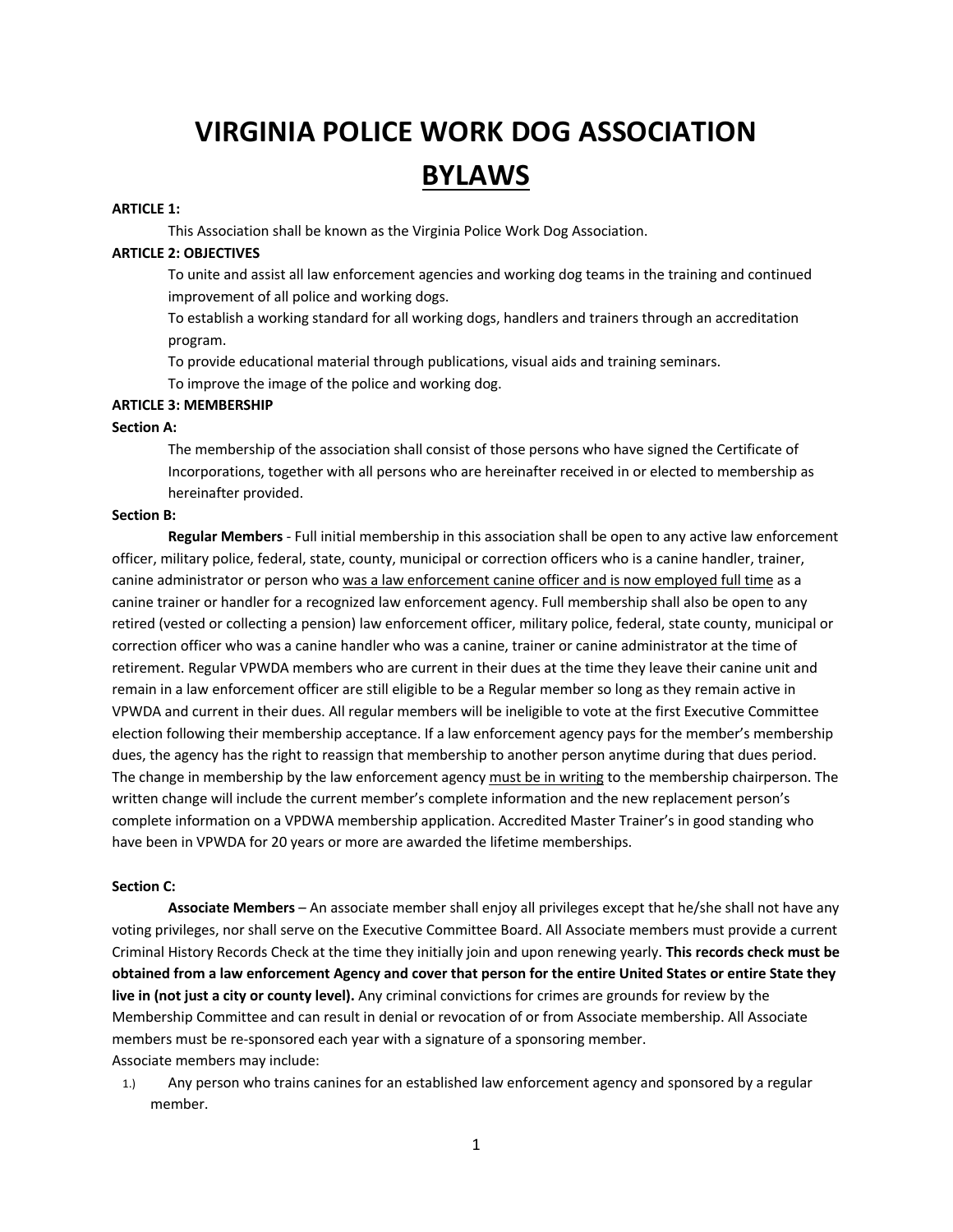- 2.) Any person sponsored by a regular member.
- 3.) An active firefighter who is a canine handler or trainer with their fire department and is assigned arson investigation duties through the use if a trained Accelerant K9 for that department.

Certifications of Associates member's dogs will be determined by the Master Trainer. Associate members dogs can only be certified in: Obedience, Article Search, Area Search, Search and Rescue Area Search, Tracking, Trailing, Building Search, Explosive, Cadaver and Accelerant **(Accelerant – only if the Associate member is an active firefighter who is a canine handler or trainer with their department and is assigned arson investigation duties through the use of the trained Accelerant K9 for that department. This test certification will not be valid for any private or non-Fire/Law Enforcement Department in investigation.)**

#### **Section D:**

**Life Member** – In order for a regular member to receive Life Membership he/she must be nominated by a regular member. The member will be nominated for outstanding service, above and beyond the norm to the VPWDA. The nomination will be made to the Executive Board. The Board will conduct any necessary investigation. The Board will vote for approval, and then it will put to a vote before the general body. If the general body vote is yes, then the member will become a Life member. A Life Member will have all the privileges of a regular member. A Life Member will not be required to pay dues. This will remain in effect unless revoked by vote by the Executive Board and the General Membership. Accredited VPWDA Master Trainers in good standing who have been in VPWDA for 20 years or more are awarded lifetime membership.

**Honorary Member** – In order for anyone to become an honorary member he/she must be nominated by a regular member. The nomination will be made to the Executive Board. If they vote for approval, then the person will become an Honorary Member. This title will remain in effect until such time that the Executive Board votes to remove the Honorary Members title. An Honorary Member will not be able to vote or hold office. Honorary members will not be required to pay dues.

**Retired Member** - In order for a regular member to become a retired member the following will be required. First the regular member must apply to the Executive Board for such a title. Second, he/she has to prove that they are retired from a law enforcement agency, as described in the regular members section of the VPWDA bylaws. Third, the regular member must have been a paid regular member for a period of at least (10) year's prior to applying for the retired membership title. Retired members will have all the privileges of a regular member. Retired members will only be required to pay half (1/2) of the regular members' dues which are applicable for that year. The retired member title will remain in effect, unless revoked by a vote of the Executive Board of the VPWDA.

## **ARTICLE 4: DUTIES OF DIRECTORS**

No officer, Director or member serving on a committee as such shall receive any salary or compensation for services rendered to the Association. However, Officers, Directors or members may be reimbursed for their out of pocket expenses incurred reasonably and necessary in conducting the affairs of the Association.

## **EXECUTIVE BOARD:**

The Executive Board consists of the elected VPWDA officers.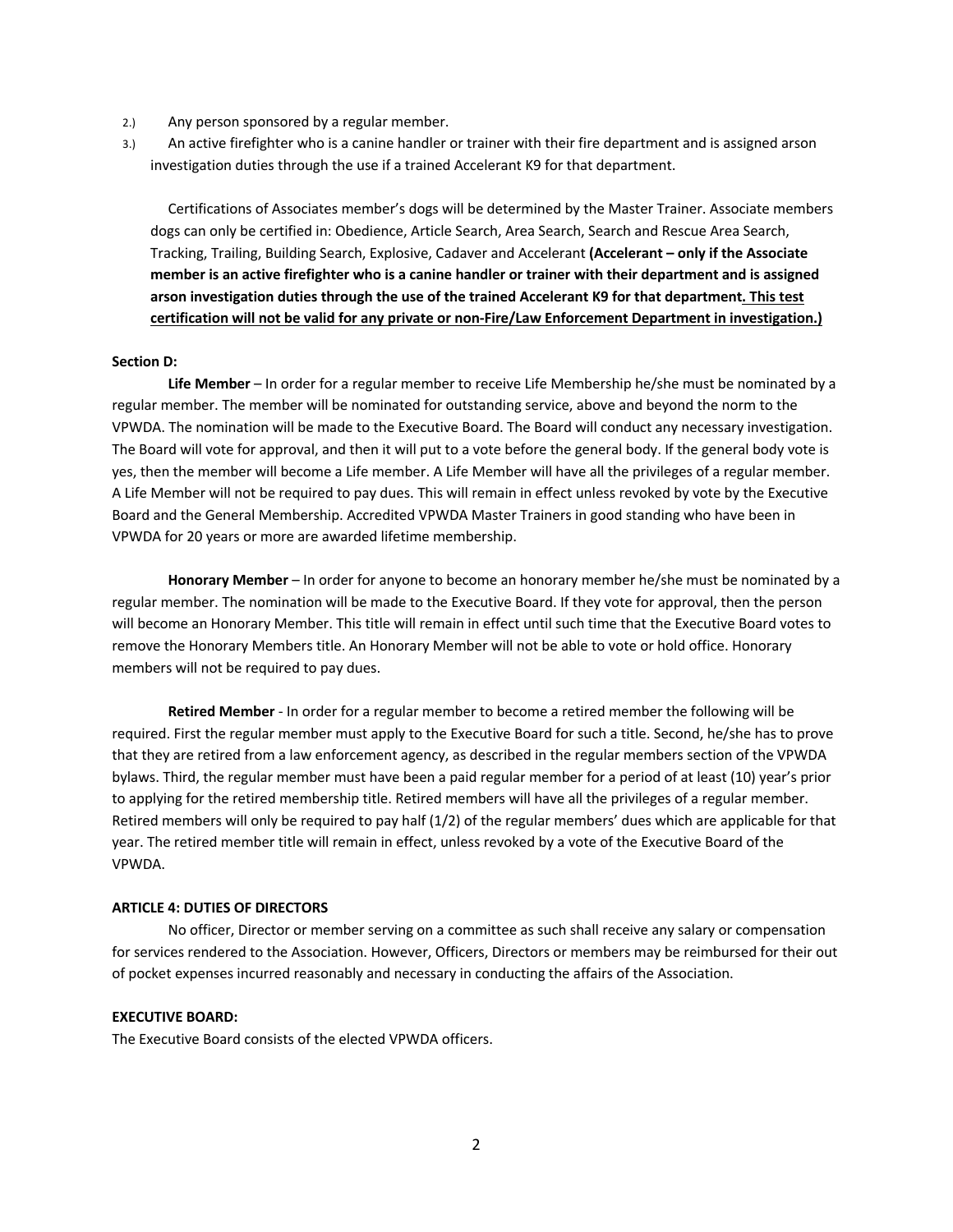#### **PRESIDENT**

It shall be the duty of the President to call and preside at all regular and special meetings. He/she shall see that the Bylaws and all Rules and regulations are respected and obeyed. He/she shall cast the deciding vote in case of a tie. He/she shall appoint committees and may designate their Chairperson. He/she shall appoint the following committees: Membership, Newsletter, Grievance, Election, Accreditation Committee and any Ad-Hoc committees necessary to conduct the affairs of the Association. He/she shall appoint a Parliamentarian to sit on the Executive Board without voting privileges. He/she shall appoint pro-tempore, officers, in the event of absences. He/she shall perform such duties as are usual and incidental to the office of President. He/she is a member ex-officio of all committees except the Executive Committee.

#### **VICE PRESIDENT**

The Vice President shall actively assist and support the President in his/her duties and shall be the President pro-tempore in the absence of the President, during which time the Vice President shall assume all the duties and responsibilities of that office. He/she shall be required to attend, with the President, all hearing, committee meeting, conferences, etc., to which the President is required or expected, in the interest of and/or behalf of the membership of this Association in order that he/she may be as informed of all matters concerning the Association as is the President. He/she shall act as liaison between the President and Chairpersons of Committees. In the event of a vacancy in the office of President during the elective term, he/she shall succeed to that office for the remainder of the unexpired term.

#### **SECRETARY**

It shall be the duty of the Secretary to accurately record the proceeding at meetings, read the minutes of previous meetings and all communications. He/she shall call the roll of Officers and not absentees. He/she shall communicate and correspond with all persons and organizations both within and outside the association relative to Executive Committee business. He/she shall receive all moneys in absence of the Treasurer. He/she shall also keep all paper and electronic records, documents and library materials of this organization.

## **TREASURER**

It shall be the duty of the Treasurer to collect all monies due to this association, giving receipt thereof. He/she shall keep a suitable set of books of record of same. He/she shall deposit all monies of this Association in a bank designed by the Board of Directors; He/she shall render statements in detail at each meeting of the Association, showing receipts and disbursements in full to date, and the monies in the Treasury. He/she shall draw all checks or other obligations authorized by the President, Executive Committee, and attested to by the Secretary, including payments of all benefits. The account books as well as all papers in his/her custody shall be open for inspection and examination by the Board of Directors. He/she shall not lend or invest any funds except when duly authorized by the Executive Committee.

#### **MEMBERSHIP CHAIRPERSON**

The Membership Chairperson shall keep a record of all members, the standing of each and their date of admission and termination. The Membership Chairperson shall be an elected office and is a member of the Executive Board with full voting privileges. He/she shall be responsible for mailing cards, dues notices and election ballots.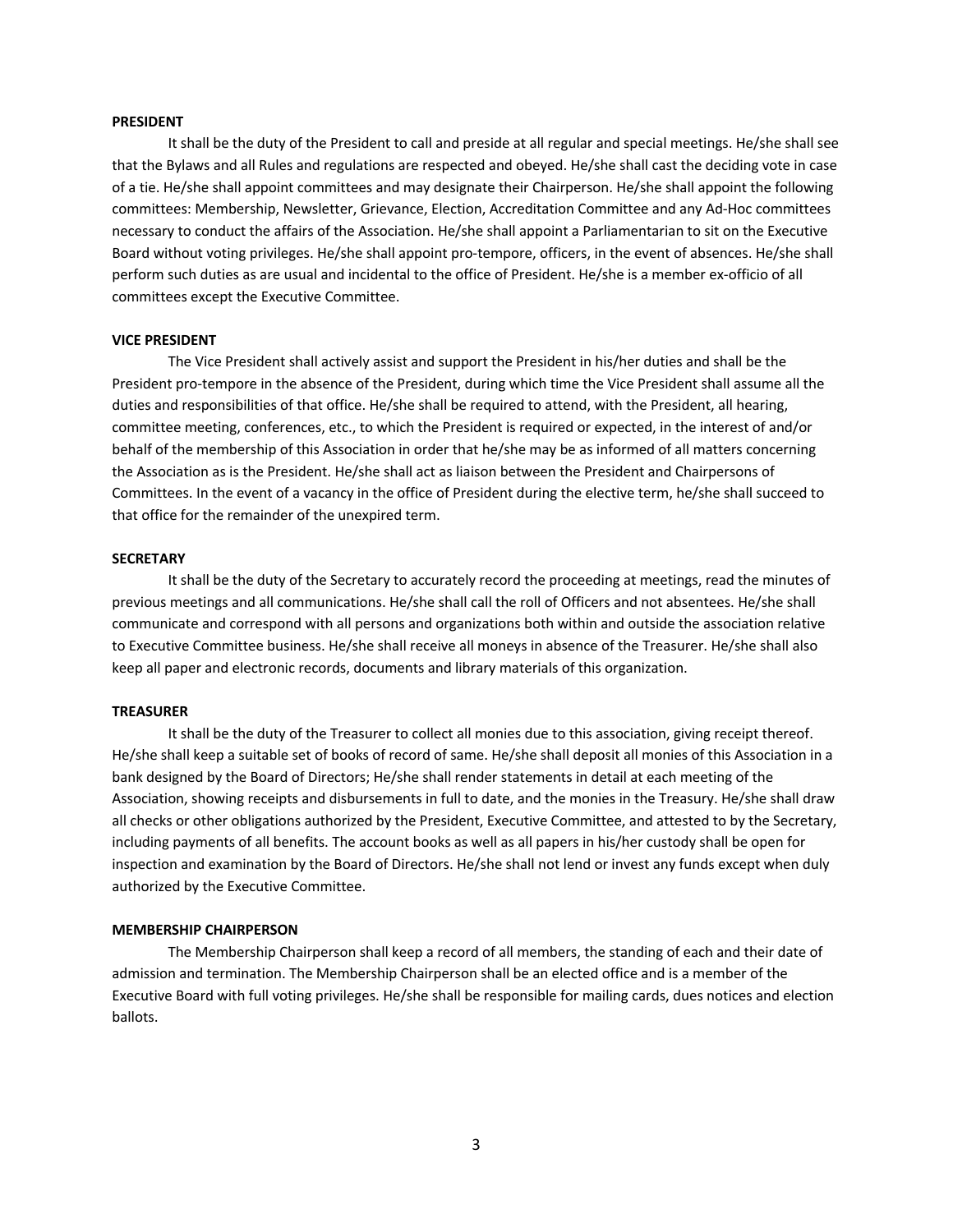#### **BOARD OF TRUSTEES**

The Board of Trustees shall consist of three (3) Regular members and one (1) alternate Regular member; all members to be elected every four (4) years by ballot. The Board of Trustees shall act as agents of the Executive Committee in all financial transactions between the Committee and all other institutions and individuals. They shall designate the bank(s) and or other institutions in which the Treasurer shall deposit such monies in the general fund as he/she may have on hand from time to time. They shall, in conjunction with the Treasurer have custody of all bonds and other securities, which shall be deposited in a safety deposit box in some reliable institution and shall not be withdrawn there from except in the presence of the Treasure and at least one member of the Board of Trustees. The Trustees shall be the custodians of all bonds of Officers and all annual audits of the assets and liabilities of the Executive Committee for the year ending December  $31^{st}$  and submit the financial statement at a regular meeting. They are hereby authorized to employ the services of a Certified Public Accountant, at a reasonable fee to prepare this annual audit and report. The alternate member of the Board of Trustees shall attend all meetings of the Board and shall in the absence of a regular member act in his place. They shall cause to be made an audit of all books, accounts, funds, etc., of any and all officers, committees, or members who collect and or disburse funds of this association, not less than once each year or at any time said Board has given just cause to believe such audit should be made. The President of the Association will make sure that the Trustee's understand and perform above duties as defined.

## **EXECUTIVE COMMITTEE**

The Executive Committee shall consist of the President, Vice President, Secretary, Treasurer, Board of Trustees, Membership Chairperson. This committee shall recommend such rules, regulations, amendments or deletions as may deemed necessary for the governing of the Association. In case of an emergency, the Executive Board, by Quorum vote, may act for the entire membership. A quorum will consist of the majority of the Executive Board members present. Vacancies which occur in any of the association's offices through resignation, death, impeachment or other reasons, with the exception of the President, shall be filled by appointment made by the Executive Board and shall expire at the next elective term. All matters of accreditation are voted upon by the Executive committee. The only persons eligible to vote at an Executive Board meeting are the elected Executive Board (President, Vice President, Secretary, Treasurer, Membership Chairperson, each of the three (3) Trustees (The alternate Trustee would only vote in the absence of one of the elected Trustees). At the beginning of an Executive Board meeting those in attendance eligible to vote will be temporarily issued a VPWDA voting card which they will display when casting their vote.

## **ARTICLE 5: ELECTIONS**

**SECTION A:** All candidates for the office shall be nominated at the General Membership at the VPWDA meeting on the year of the election. During Membership meeting anyone nominated for an elected office and who accepts that nomination will immediately stand up and address the general membership telling them why he/she wants to be elected, what his/her qualifications are for that office and what he/she will do for this association if elected. The general membership may ask questions of that person at this time. Additionally, the nominated person may write a one (1) page summary of their qualifications for that office, why they want to be elected, what they will do for the association if elected and have it published in the VPWDA Newsletter. At the General Membership meetings U.S. mailed with post mark nominations will be accepted by the Judge of Elections. U.S. mailed (with post marked) in nominations must be accompanied by:

- 1.) Written permission by the nominee.
- 2.) The signature of the Regular Member making the nomination.

**SECTION B:** An appropriate ballot will be mailed by the Membership Chairperson to every Regular Member eligible to vote. An envelope that is marked "Official Ballot" will be used by a member to return the ballot to the Judge of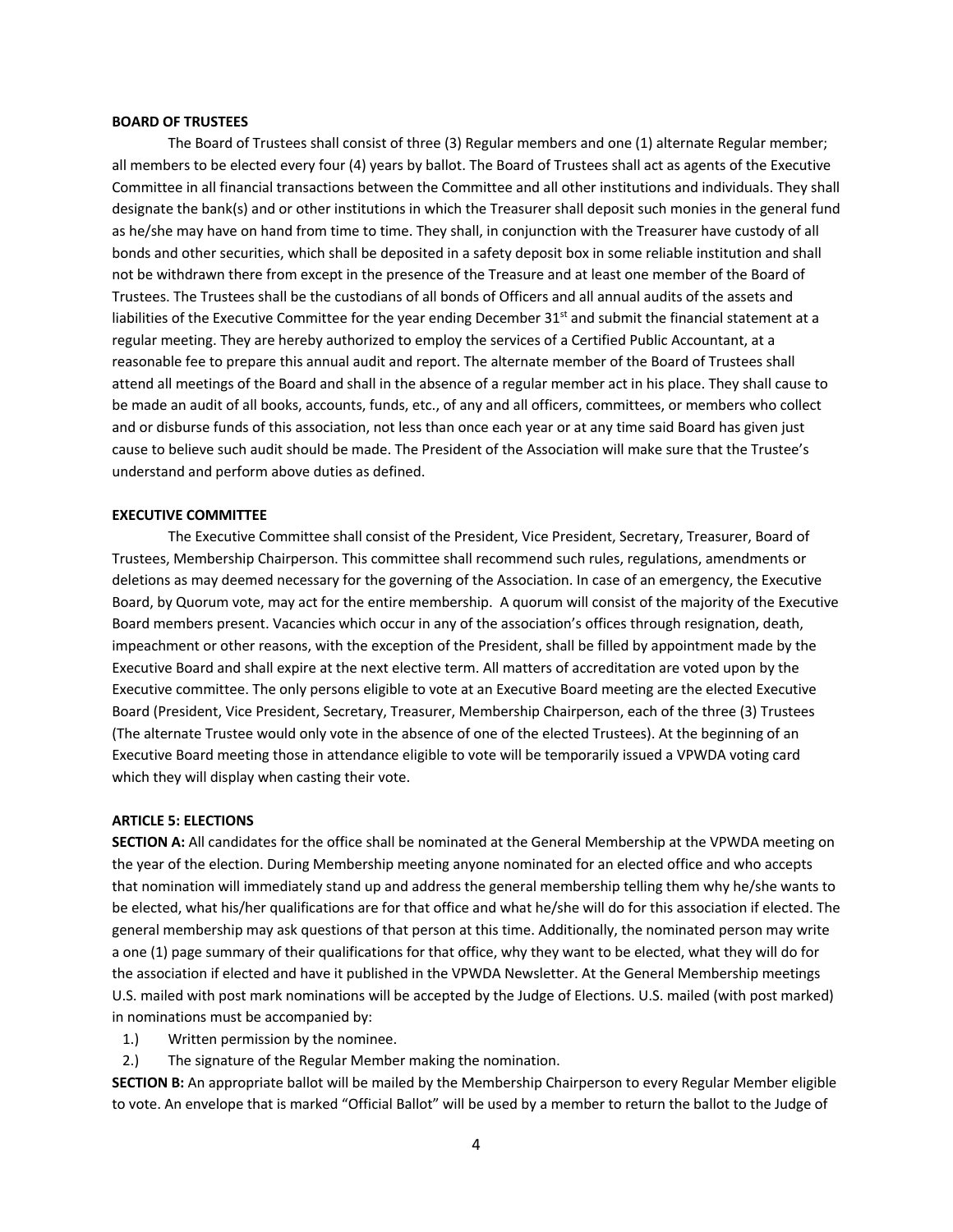Elections. Only the ballots received in that envelope will be counted. Any signature or note written on the ballot that would identify the voter will cause that ballot to be considered invalid. Any envelope that is opened before being received by the Election Committee will be declared invalid.

**SECTION C:** Official Ballot envelopes will contain a serial number, starting will be #1 through the total number of Regular members eligible to vote, on the VPWDA mailing list at the time of mailing. Names of Nominees on the ballots shall be placed in alphabetical order for each office.

**SECTION D:** Official Ballot in envelope will be mailed back to the Judge of Elections postmarked no later than two (2) months after nominations. The Judge of Elections will check the serial number and signature on the envelope against the list supplied to him/her by the Membership Chairperson, ensuring that only one (1) envelope with the same number is received.

**SECTION E:** The Judge of Elections will hold all Official Ballot envelopes unopened until meeting with the Election Committee at the Fall Executive Committee meeting.

**SECTION F:** The current President will appoint a committee of three (3) members, not involved in the election. One of the committee members will be appointed Judge of Elections. The committee will open the envelopes and not unfold the ballots. The envelopes will be discarded, and the ballots will then be unfolded and counted, the committee will attest to the correct total. Ballots will be counted at the Fall Executive Board Meeting. The ballots will be destroyed by the VPWDA secretary immediately after the Executive Board meeting of the following the following workshop.

**SECTION G:** A plurality of votes cast shall elect. Members are to be notified as soon as possible.

**SECTION H:** Newly elected Officers shall take office at the Fall Executive meeting.

**SECTION I:** Election of Officers will be held every four (4) years.

**SECTION J:** Anyone elected as a VPWDA Executive Committee Officer shall not hold any elected office with in any other National or International Law Enforcement K9 Association.

## **ARTICLE 6: OATH OF OFFICE**

Officers elected will repeat after me and say, using your name where I do mine. "I, \_\_\_\_\_\_\_\_\_, having been duly elected an Officer of this Association in the presence of almighty God and this company assembled, do hereby solemnly and sincerely promise that I will, to the best of my ability in word and deed. Without fear or favor, faithfully, honestly and with strict impartiality, carry out as an Officer of this Association, the principles of this Association. Now by the power vested in me as Installing Officer on this occasion, I do hereby declare the officers elect legally installed and qualified to enter upon the discharge of their duties for the term ending December 31, 20 or until their successors are duly elected and installed."

#### **ARTICLE 7: MEETING**

A quorum shall consist of the majority of the Executive Committee present. The President shall call at least two (2) regular meetings of the Executive Committee during the calendar year. He/she shall set the dates for such meetings with the approval of the majority of the Executive Committee; there shall be at least one (1) yearly General Membership Meeting, and at least one (1) Association Training Workshop. Meetings shall be conducted according to parliamentary law. Robert's Rules of Order, newly revised, shall be the guide for conducting all meetings. All Executive Committee members shall be notified adequately as to any and all meetings.

#### **ARTICLE 8: BYLAWS**

Amendments, Additions or Deletions: It shall be the duty of the Bylaws Committee, which shall consist of at least three (3) members appointed by the President, to codify all proposed changes, additions or deletions to the Bylaws. All proposed changes must be submitted in writing to the Bylaws Committee. The Bylaws Committee shall present the final form to the Executive Committee with recommendations. Regardless, if any amendment,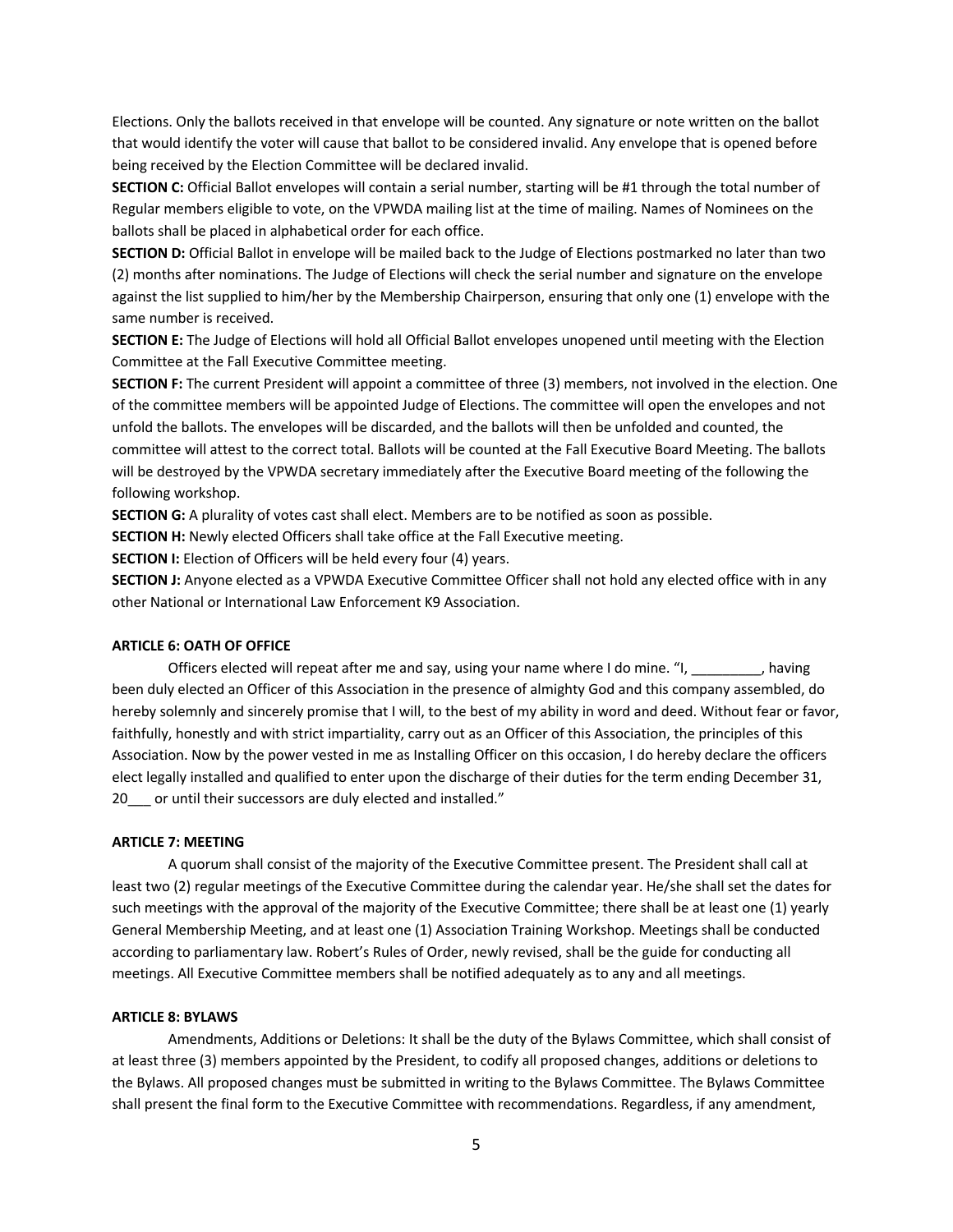addition or deletion is passed unanimously; it shall be null and void if it is in direct conflict with the Articles of Incorporation. All recommended changes to the Bylaws must be presented to the General Membership present at the meeting for their vote of approval before they become official.

#### **ARTICLE 9: DUES**

The yearly dues of the Association will be \$30.00 for Regular Members and \$35.00 for Associate Members. Dues will be collected on January 1<sup>st</sup>. Notices will be mailed out by the Membership Chairperson. After recording the date received and the amount, The Membership Chairperson will forward all monies to the Treasure. Yearly membership cards will be issued by the Membership Chairperson. All members and Chairpersons needing a complete membership list mailing list will be notified by the Membership Chairperson. If the current membership fee is not paid or postmarked by March  $31^{st}$  of the due's year, then there WILL BE a late fee of \$5.00 assessed. The membership year is from January 1<sup>st</sup> through December 31<sup>st</sup> of each year. (Amended February 18, 2016)

#### **ARTICLE 10: SERGEANT AT ARMS**

The President shall appoint one (1) member Sergeant at Arms. It shall be his/her duty to preserve order at all meetings, prevent unauthorized persons from attending meetings and perform such other duties as may be directed by the President or Presiding Officer. In the event that the appointed Sergeant at Arms is unable to attend the meeting the President will appoint a temporary Sergeant at Arms for that meeting.

#### **ARTICLE 11: RULES AND REGULATIONS**

Any member desiring the privilege of the floor shall rise and address the Chair. No member shall be allowed to speak until properly recognized by the Chair. No questions can come before the meeting unless the properly moved, recorded and declared upon for discussion by the Chair.

Any member may call for ayes and nays on any question which each member present shall be required to answer to his name on the roll, unless excused by the Chair.

A motion to consider must come from a member who votes with the majority when the motion to reconsider was taken.

No member shall leave the room during a meeting, unless permission is given to that member by the Chair.

When a point of order is raised by any member, a person having the floor shall take his/her seat until the point is decided by the Chair, when, he/she may resume his/her remarks.

No subject laid on the table shall be taken up again during the same meeting unless it was so understood when disposed of. Any member may appeal to the Association from the decision of the Chair when the question shall be stated thus: "Shall the decision of the Chair be sustained?" It shall be decided by a majority of the votes cast.

## **ARTICLE 12: IMPEACHMENT**

Any Officer or member may be removed for any violation of the provisions of the Bylaws, for any personal conduct as defined in Article 12 Section A, VPWDA Code of Ethics. Charges for the impeachment of any Officer or member may be initiated by any member in good standing or a Grievance Committee appointed by the President and shall be presented in writing to the Grievance Committee Chairperson. If the member filing the charges is a member of any Committee or Elected Office, he/she shall abstain from any vote on this matter. The accused Officer or member will be given a copy of the charges against him/her. If the Grievance Committee ascertains that there is enough evidence to warrant a hearing, the accused member will be notified by certified return requested U.S. Postal Service of the meeting and location at which the hearing will be held. Not less than thirty (30) days prior to the hearing date. The accused shall be given the right to present evidence on his/her behalf at the hearing.